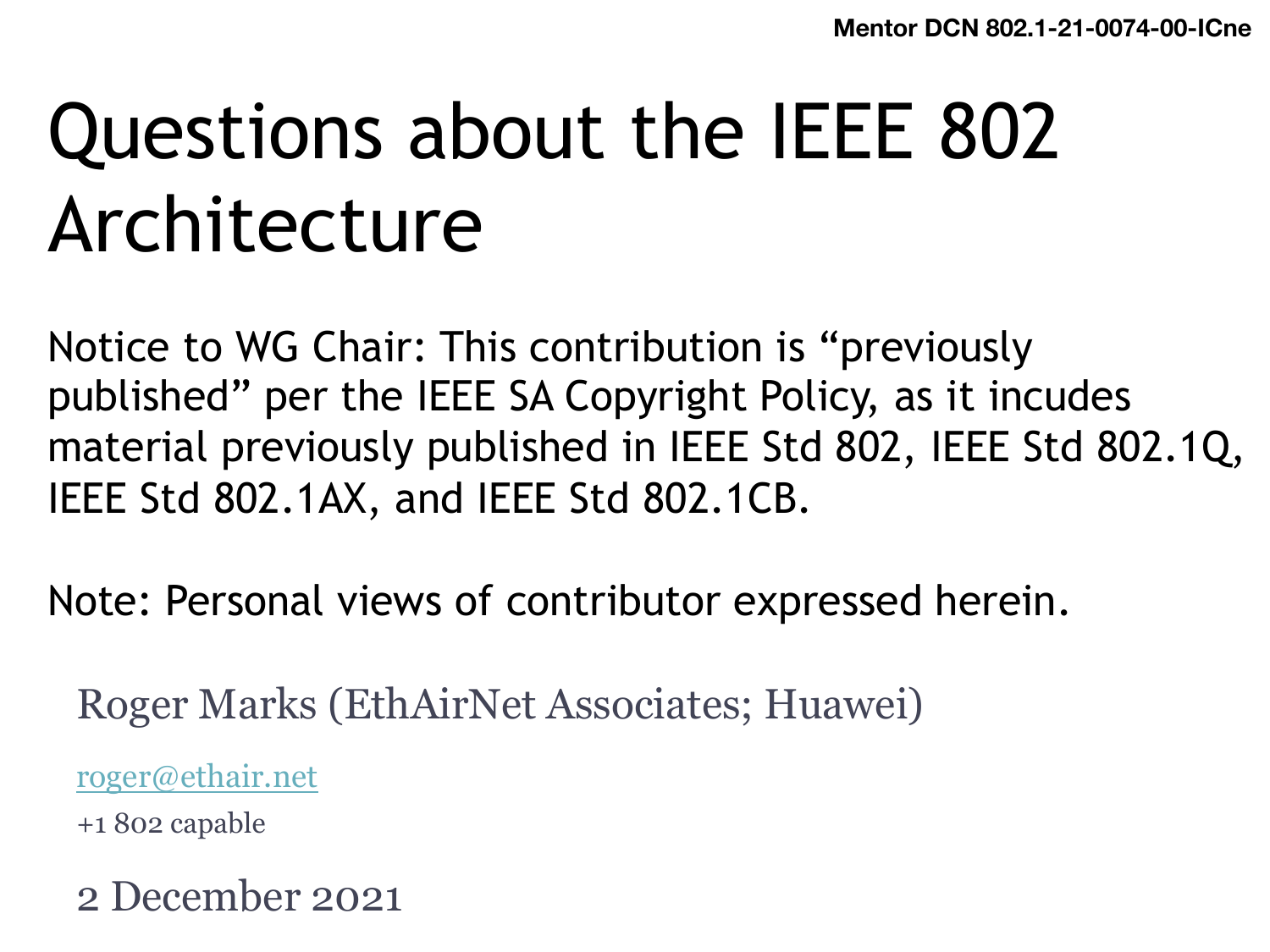## What is the IEEE 802 Family?

### • IEEE Std 802 says:

- *This standard serves as the foundation for the family of IEEE 802 standards published by IEEE for local area networks (LANs), metropolitan area networks (MANs), personal area networks (PANs), and regional area networks (RANs).*
- *several types of medium access technologies are currently specified in the family of IEEE 802 standards*
- What is a "Family of Standards"?
- In what way are the standards "related":
	- The nature of the relationship is not explained or explored.
- What do IEEE 802 standards have in common?
	- They largely share addresses.
- So, is this a family, or simply a group of "roommates" with some shared addresses?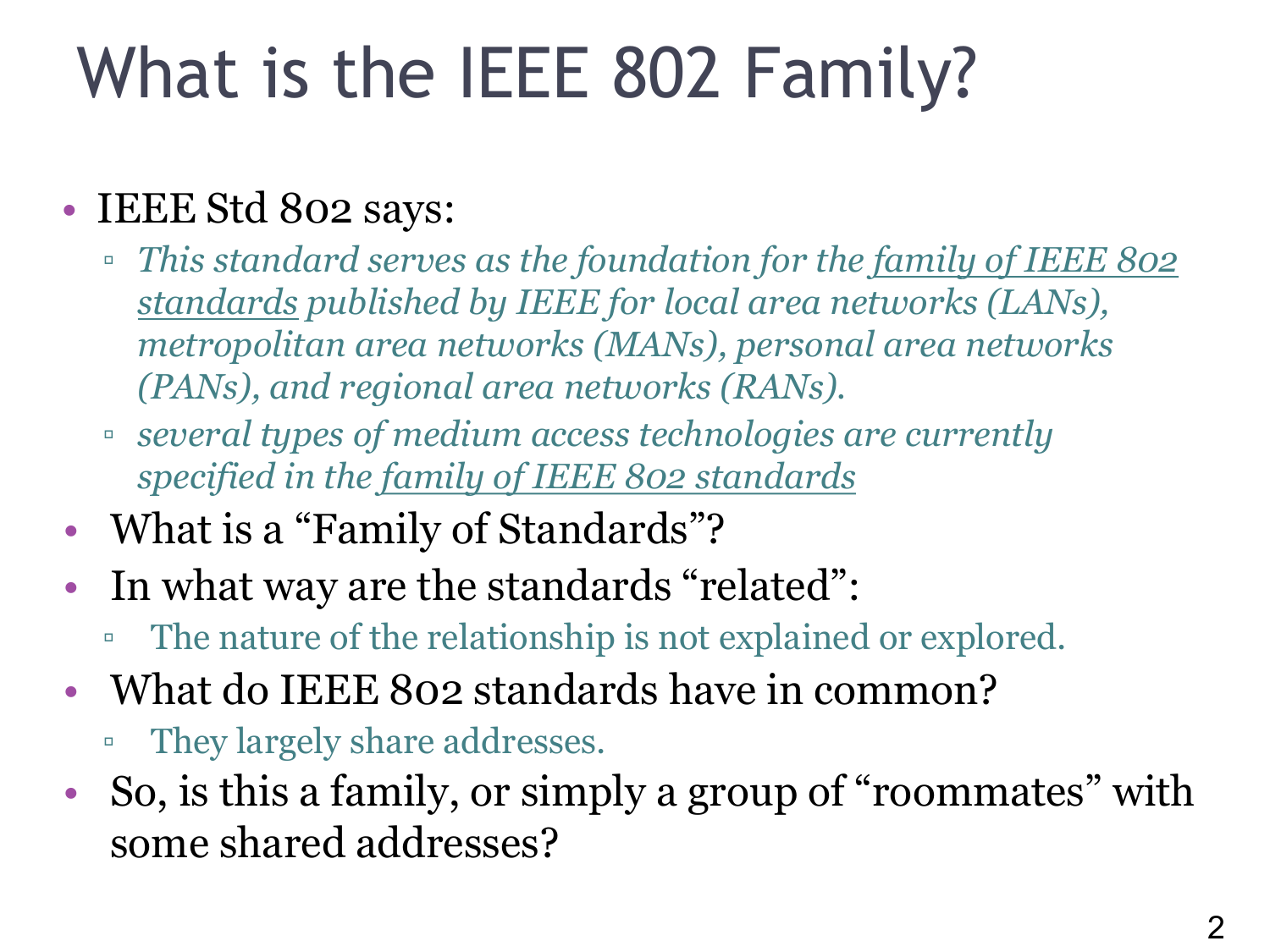## Architecture in IEEE Std 802

- IEEE Std 802 covers "Overview and Architecture"
- The Scope includes
	- "the IEEE 802 architecture is defined"
- The word "architecture" appears sparsely.
- No content purports to specify the architecture.
- The closest to a specification of the architecture is in Clause 5 ("Reference models (RMs)"), which says
	- "Figure 3 shows the architectural view of IEEE 802 RM for end stations and its relation to the OSI/RM. A variation of the model applies within bridges, as described in 5.3.2."
- Where is the IEEE 802 architecture specified?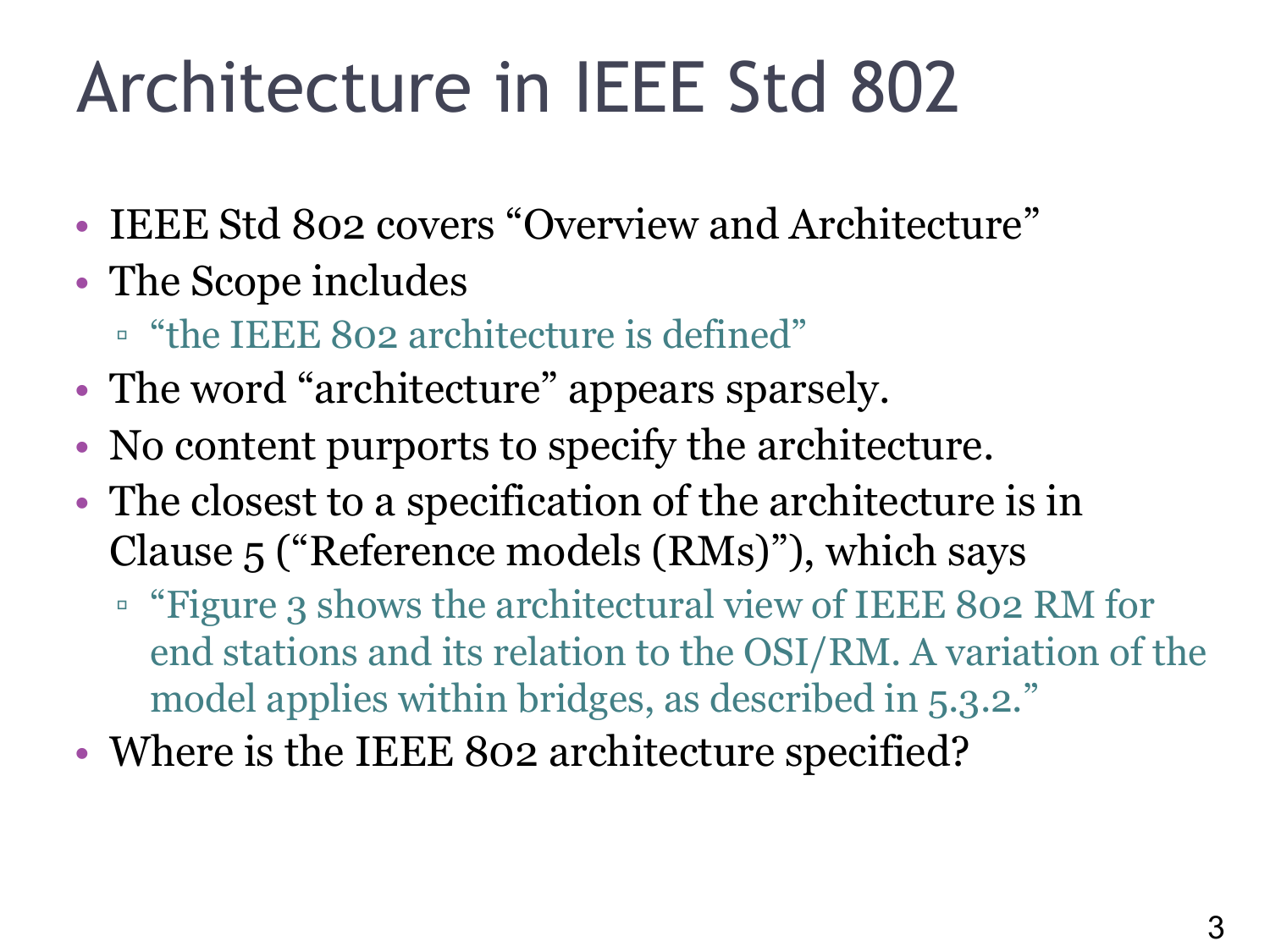#### IEEE 802 Reference Model Matarett **SIGREE OSTIMILAR TO THE ORIGINAL IN THE OSIGN IN THE CONSUMING ADDENT OF ITS SET ITS SET IN THE CONSUMING APPER** architectural view of IEEE 802 RM for end stations and its relations and its relation to the model of the model of the model of the model of the model of the model of the model of the model of the model of the model of the



<u>what are the characteristics</u><br>What are the characteristics

of the Link Layer service provided to the Link Layer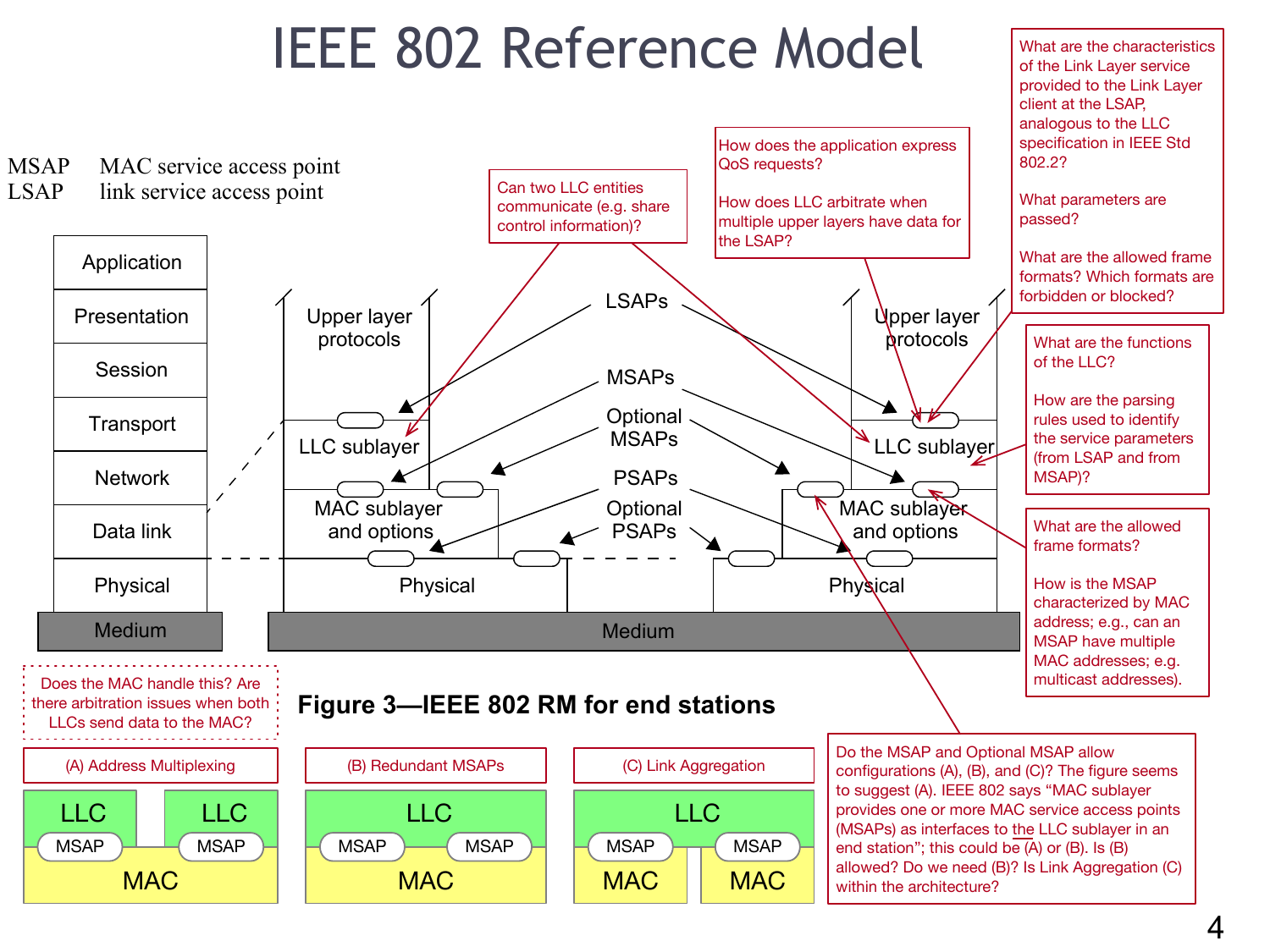### 802.1AX Link Aggregation in the LLC



#### **Figure 6-1—Architectural positioning of Link Aggregation sublayer**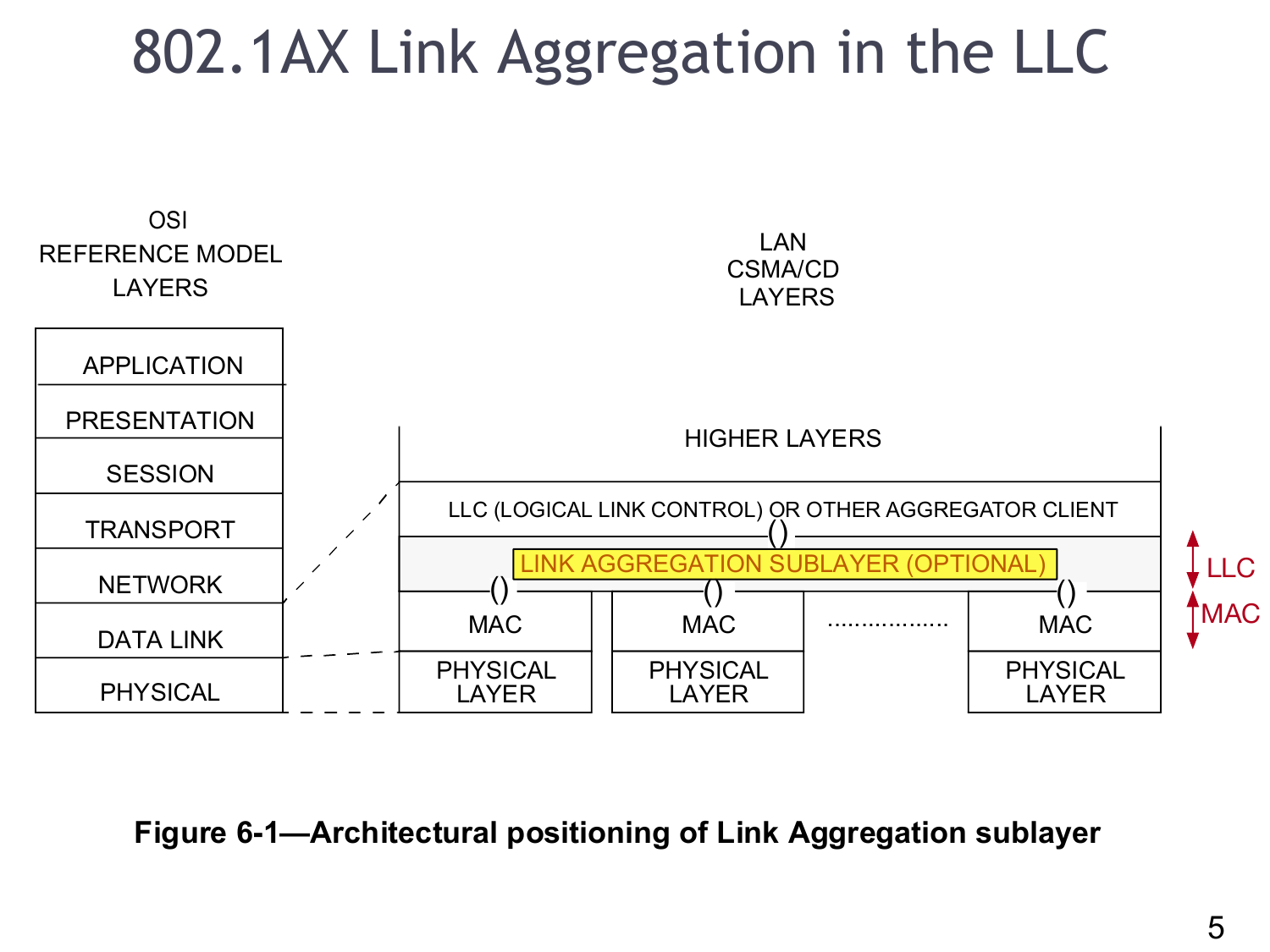### IEEE 802: LLC and HLPDE

IEEE Std 802 says "The higher layer protocol discrimination entity (HLPDE) is used by the LLC sublayer to determine the higher layer protocol to which to deliver an LLC sublayer protocol data unit (PDU). Two methods may be used in the HLPDE. The two methods are… (EPD) and (LPD)." •Does the MAC care which one is used?

•How does the recipient LLC know which one was used?

•Does the LL Client need to be able to support both, know the HLDPE method of the LLC, and format frames accordingly?

•Can each LL Client select it's preferred identifier type (e.g. DSAP/SSAP, EtherType, OUI-based, etc.)?

•What does the IEEE Std 802 Introduction (which "is not part of IEEE Std 802-2014") mean by "While the protocol identification mechanism specified by ISO/IEC 8802-2 (IEEE Std 802.2™, withdrawn) is still used, its use for new standards has been deprecated." In which standard is it deprecated?

The LLC sublayer contains a variety of entities, as illustrated in Figure 6.

![](_page_5_Figure_7.jpeg)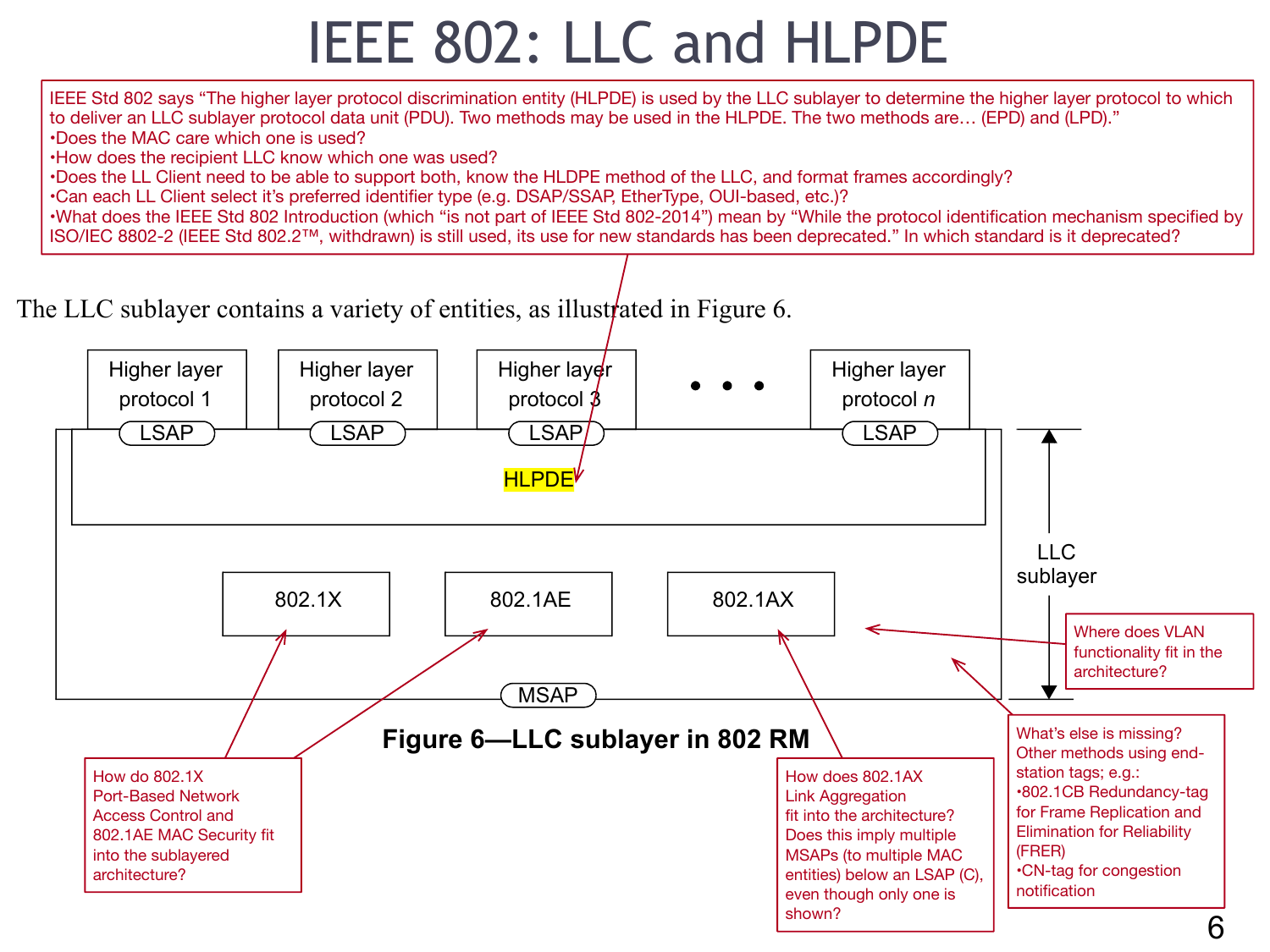### <sup>7</sup> Tags and Shims

What is the role of tags and shims in the 802 architecture? They are not mentioned in IEEE Std 802.

Per 802.1Q:

•*Tag header: A header that allows priority information, and optionally, Virtual Local Area Network (VLAN) identification information, to be associated with a frame.*

*•Tagged frame: A frame that contains a tag header immediately following the Source MAC Address field of the frame.*

*•shim: A protocol entity that uses the same service as it provides. NOTE—Within this standard, shims make use of the Internal Sublayer Service (ISS) or the Enhanced Internal Sublayer Service (EISS).*

IEEE Std 802 need not detail bridge architecture, but some tags are used in end stations. Sometimes the architecture is unclear.

![](_page_6_Figure_7.jpeg)

The EISS Multiplex Entity enables shims defined for the ISS to use the EISS. Figure 6-6 illustrates two EISS Multiplex Entities placed back-to-back.

**Figure 6-6-Two back-to-back EISS Multiplex Entities**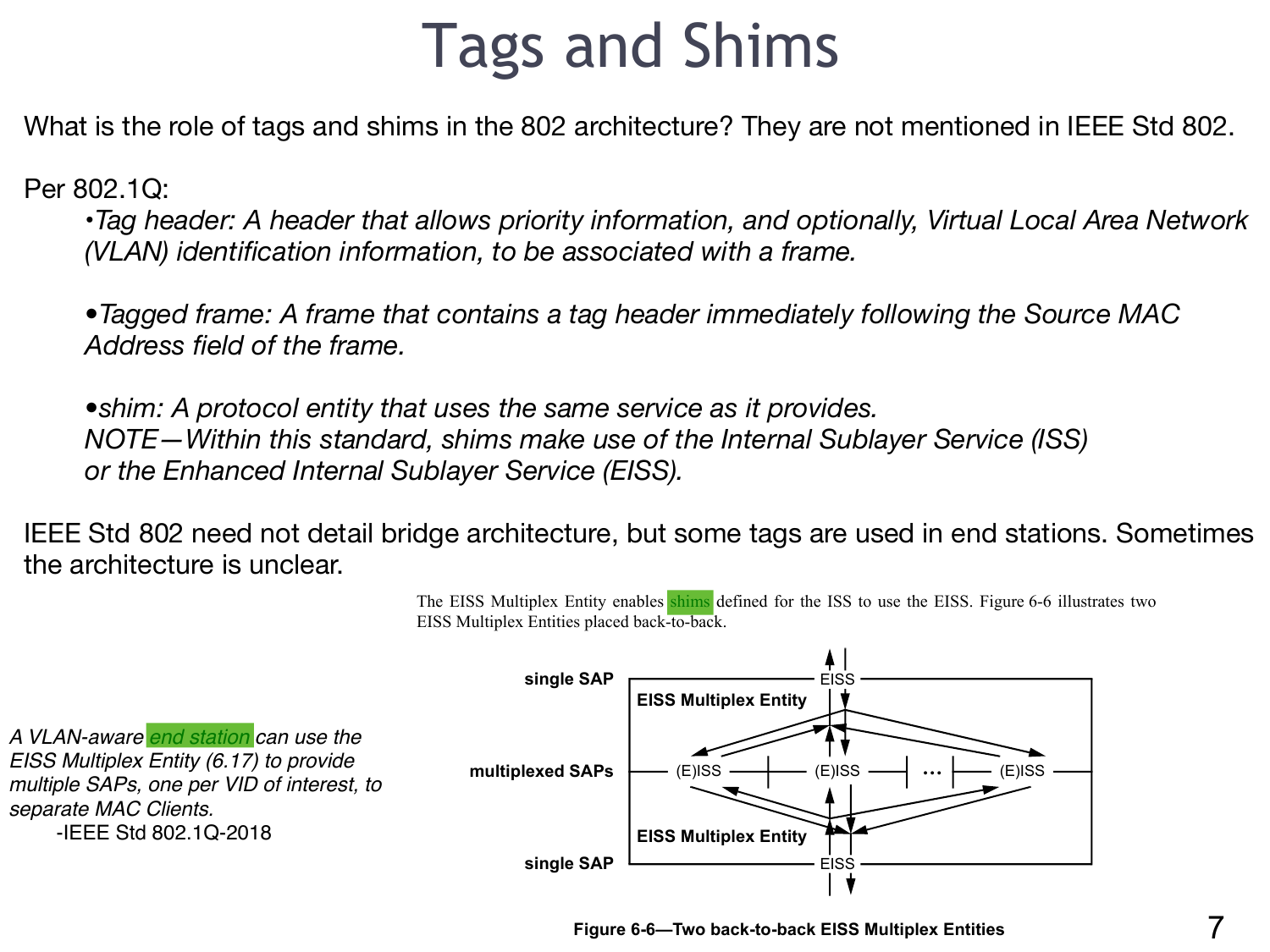#### Protocol stack per 802.1CB (FRER) (Informative Annex C.1) rmative  $\sum_{i=1}^n$

![](_page_7_Figure_1.jpeg)

| Field                    | <b>Offset</b> | Length |
|--------------------------|---------------|--------|
| Destination MAC address  | 0             | 6      |
| Source MAC address       | 6             | 6      |
| C-TAG EtherType          | 12            | 2      |
| Priority, DE, VLAN ID    | 14            | 2      |
| R-TAG EtherType          | 16            | 2      |
| Reserved                 | 18            | 2      |
| Sequence number          | 20            | 2      |
| Payload Length/EtherType | 22            | 2      |
| Data                     | 24            | n      |
| Frame Check Sequence     | 24+n          | 4      |

**Figure 8-3—Example Ethernet frame format**

 $A = \begin{bmatrix} 1, & \cdots, 0, 1, & \cdots, 0, 1, & \cdots, 0, 1, & \cdots, 0, 1, & \cdots, 0, 1, & \cdots, 0, 1, & \cdots, 0, 1, & \cdots, 0, 1, & \cdots, 0, 1, & \cdots, 0, 1, & \cdots, 0, 1, & \cdots, 0, 1, & \cdots, 0, 1, & \cdots, 0, 1, & \cdots, 0, 1, & \cdots, 0, 1, & \cdots, 0, 1, & \cdots, 0, 1, & \cdots, 0, 1,$  $(7.5)$  Sequence recovery functions (7.4.2), Sequence encode functions (7.6), Sequence encode functions (7.6), Sequence encode functions (7.6), Sequence functions (7.6), and Stream in Sequence functions (7.6), and Stream **Figure C-3—Protocol stack for End System G in Figure C-1 and Figure C-4**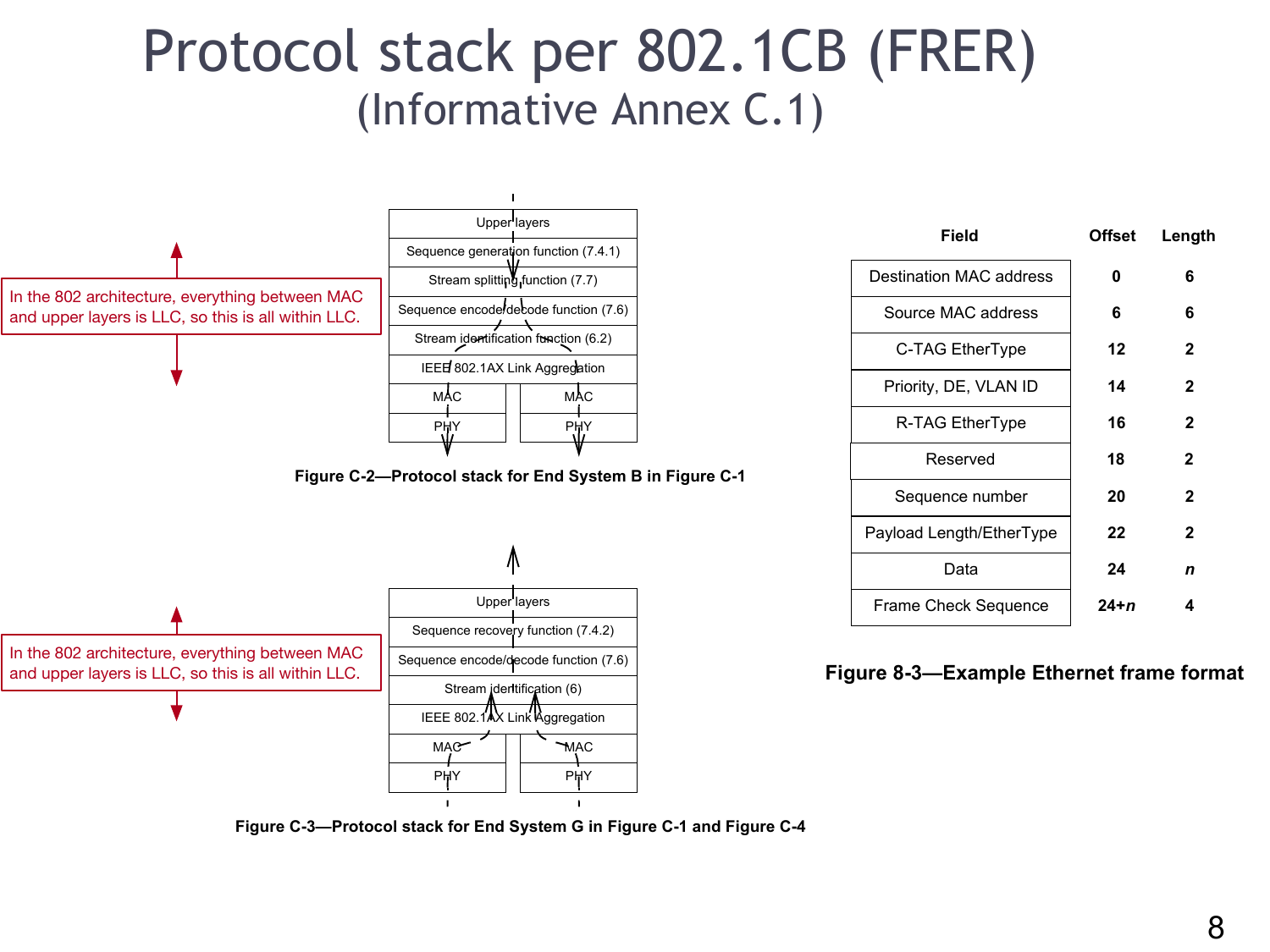## Followup Questions

- ITU-T X.212 ("Data Link Service [DLS] definition") specifies that the DLS "transfers DLS user data transparently, without restricting or interpreting the content or format of the data."
	- Does the IEEE 802 Link Layer Service (at the LSAP) to offer such a service?
- It is possible to answer the questions herein in a way that is consistent with existing IEEE 802 standards?
- Would a clarified IEEE 802 architecture and IEEE 802 Link Layer service provide an easier way for applications to make use of IEEE 802 networks, independent of the specific MAC in use?
- Would a clarified IEEE 802 architecture and IEEE 802 Link Layer service provide an easier route to improving IEEE 802 functionality and making it available to network clients?